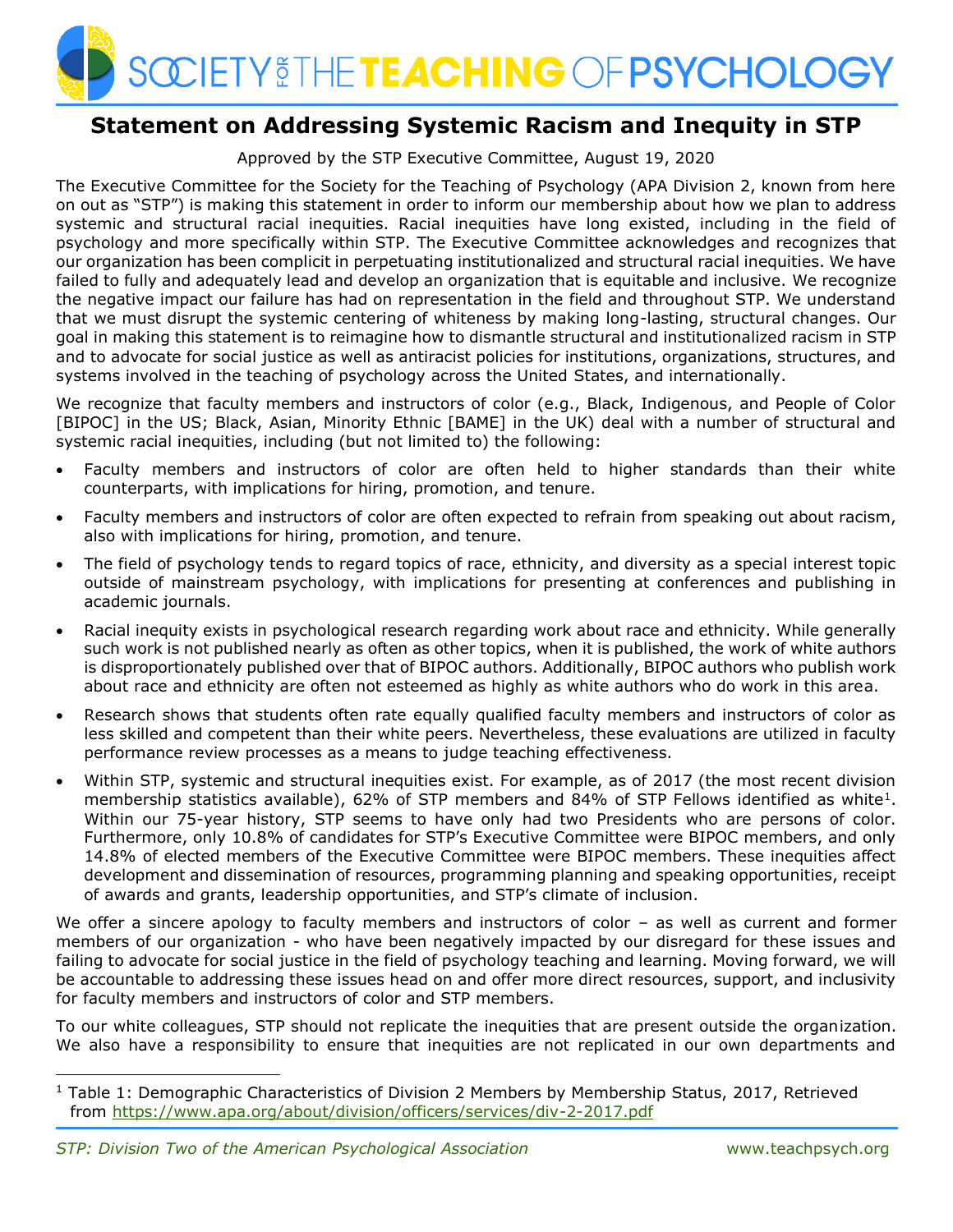

institutions. As members of search committees, promotion and tenure committees, grants and awards committees, conference planning committees, and editorial boards, we must resist and speak out against discrimination, bias, and racist practices. As allies, white colleagues should practice their vigilant selfawareness (as colleagues and teachers), witness the systematic inequality in your respective institutions and organizations, and speak up to challenge decisions or processes that continue to support white supremacy.

We recognize that dismantling systemic racism in our organization will take time and much effort. This statement is not exhaustive and the steps outlined below are only the beginning of a long-term process. We welcome input for next steps that add to or refine our priorities and commitments. We welcome such input from our member community and others interested in seeing STP be more inclusive and equitable. STP leadership understands throughout this process we are subject to being held accountable by our membership and interested individuals for valuing equity and inclusivity. We encourage you to call us out and hold us accountable as we move forward. Please feel free to email [president@teachpsych.org](mailto:president@teachpsych.org) with your feedback on diversity and accountability concerns.

We put forward several priorities and concrete steps toward institutional change to address systemic racism and structural inequity. Our priorities lie in four main areas: 1) Critical reflection and assessment, 2) Representation, 3) Equity, and 4) Inclusivity. Our goal is to implement changes so that our organization meets our own standards and so that it can serve as a positive example for faculty and students across the country. With that in mind, we express the following priorities and commitments in this process:

- 1) STP values critical reflection and assessment. We understand the importance of reflection and organizational self assessment in order to have a better sense of the specific ways in which structural inequities exist and are perpetuated within our organization. This is particularly relevant with regard to diversity, equity and inclusion in each VP area and overall within STP. To achieve these goals, we are making the following commitments:
	- a) We will develop a member survey assessing the needs of members from marginalized and racially minoritized communities.
	- b) We will engage in an immediate assessment of organizational gaps in how STP manages diversity, equity, and inclusion.
	- c) Each Vice President will document the diversity, equity, inclusion initiatives in their area in their annual reports.
- 2) STP values representation. STP wants to ensure institutional representation increasing the number of faculty members and instructors of color - in all areas, including membership, leadership (including the Executive Committee), awards, resources, diversity and international relations, and programming. STP will work toward greater representation in the Society, including parity between membership and leadership, including the executive committee. To achieve these goals, we make the following commitments:
	- a) Recruitment and retention initiatives will promote greater representation among STP membership.
	- b) Recruitment initiatives will promote greater representation in leadership, particularly at the executive level and in APA Fellows and Council members.
- 3) STP values equity. We want the organization to be equally accessible to all STP members. STP wants to promote equity in the teaching of psychology for faculty members and instructors of color. To this end we will:
	- a) Establish a Presidential task force to examine leadership and executive committee structure to include discussion of adding an executive-level position for diversity, equity, and inclusion initiatives and accountability.
	- b) Promote social justice initiatives targeting outreach in the field and psychology departments to promote faculty equity for faculty of color .